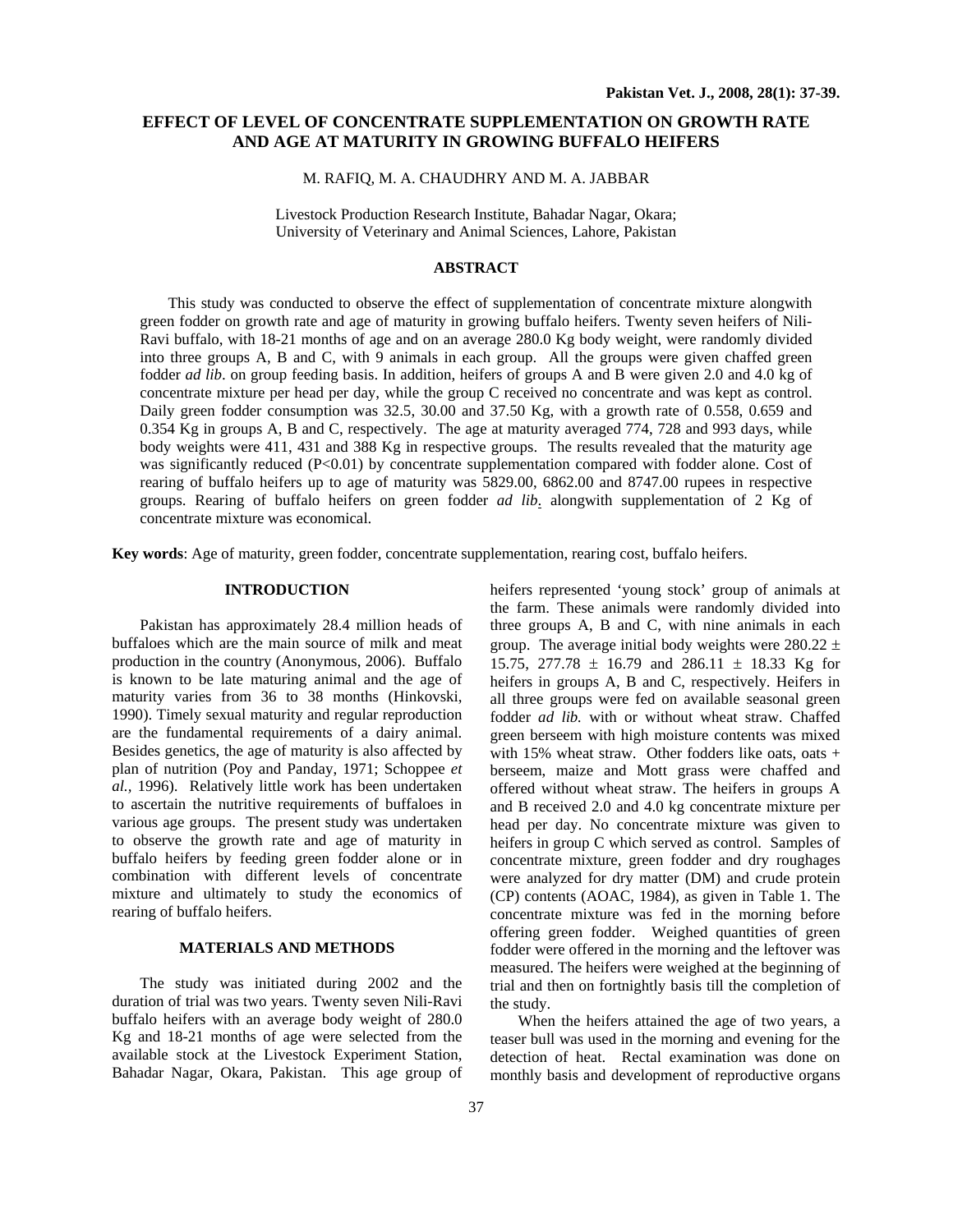| <b>Feed/Fodder</b>  | Dry matter | Crude protein | <b>Total digestible</b> |  |
|---------------------|------------|---------------|-------------------------|--|
|                     | (DM)       | (CP)          | nutrients (TDN)         |  |
| Concentrate mixture | 86.63      | 15.00         | 72.00                   |  |
| Berseem             | 22.00      | 20.00         | 60.00                   |  |
| $B$ erseem + oats   | 21.00      | 14.00         | 56.00                   |  |
| Maize               | 24.00      | 09.00         | 53.00                   |  |
| Mott grass          | 20.50      | 07.50         | 52.00                   |  |
| Wheat straw         | 89.75      | 03.50         | 42.00                   |  |

**Table 1: Chemical composition (%) of concentrate mixture, green fodder and wheat straw fed to experimental animals** 

was monitored. The data on feed intake, growth rate, age and weight at maturity were statistically analyzed using completely randomized design, while Duncan's multiple range test was applied to determine the difference between means (Steel and Torrie, 1984).

#### **RESULTS AND DISCUSSION**

### **Feed intake and weight gain**

The daily fodder intakes were 32.50, 30.00 and 37.50 Kg in groups A, B and C, respectively. The average dry matter intakes were 9.08, 10.26 and 8.48 Kg, whereas the daily protein and TDN intakes were 1.13 and 5.63 Kg; 1.32 and 6.30 Kg for groups A and B, while for group C these values were 1.00 and 4.74 Kg. Statistical analysis revealed significant difference among the groups for these parameters  $(P<0.05)$ .

The average daily growth rates in heifers of groups A, B and C were  $0.558 \pm 0.06$ ,  $0.659 \pm 0.07$  and  $0.354$  $\pm$  0.06 Kg, respectively (Table 2). The growth rate was lowest in control group fed on fodder, while highest in group B, the difference was significant  $(P<0.05)$ . Makkar *et al.* (1981), while studying the effect of plan of nutrition on growth rate and age of puberty in buffalo heifers, reported lowest daily weight gain (387 gm) in heifers fed green fodder alone. Similarly, Kaur and Arora (1989) conducted a trial on two groups of buffalo heifers where group A was fed according to NRC standard, while group B was given feed with 35.9% less crude protein and 16.22% less TDN than Group A. The

overall daily growth rate in group A was significantly higher (P<0.05) than group B.

# **Age and weight at maturity**

The age at maturity averaged  $773.89 \pm 56.62$ , 727.77  $\pm$  44.17 and 993.33  $\pm$  68.78 days, while the body weights were  $411.10 \pm 43.24$ ,  $431.17 \pm 49.29$  and  $387.78 \pm 44.94$  Kg in groups A, B and C respectively. The statistical analysis showed non-significant difference between groups A and B, while significant difference  $(P<0.05)$  was observed in group C vs groups A and B (Table 2). Nanda *et al*. (2003) concluded that better nutrition reduces the age of maturity in buffalo heifers. These results revealed that the age of maturity in fodder based group was delayed by 219 and 265 days compared to groups A and B given concentrate with fodder. Yadav *et al.* (1998) reported that the range for age of maturity was 677-868 days under different feeding systems.

#### **Rearing cost**

The rearing cost was lowest (Rs. 5829.00) for group A fed on fodder plus 2.0 Kg concentrate ration, while it was highest (Rs. 8747.00) for group C fed on fodder only (Table 3), because it took 219 extra days for animals in group C to mature. Ahmad (2002) worked out the rearing cost of buffalo heifers on concentrate and green fodder (20:80) up till maturity as Rs. 7641.00 including the cost of housing, water and electricity etc. According to Tozer and Heinrichs

**Table 2: Feed intake and live weight gain in experimental buffalo heifers** 

| 00<br><b>Particulars</b>          | <b>Group A</b>              | <b>Group B</b>               | Group C                                    |
|-----------------------------------|-----------------------------|------------------------------|--------------------------------------------|
|                                   | $(Fodder + 2Kg)$            | $(Fodder + 4Kg)$             | (Fodder only)                              |
|                                   | Conc.)                      | Conc.)                       |                                            |
| Initial body wt. $(Kg)$           | $280.22^a \pm 15.75$        | $277.78^{\circ}$ ±16.79      | $286.11^a \pm 18.33$                       |
| Age at start of experiment (Days) | $590.00^a \pm 35.44$        | $570.00^{\text{a}} + 40.54$  | $580.00^{\text{ a}} \pm 37.50^{\text{ } }$ |
| Daily weight gain (Kg)            | $0.558^{\text{a}} \pm 0.06$ | $0.659^{\text{ a}} \pm 0.07$ | $0.354^b \pm 00.06$                        |
| Age at maturity (Days)            | $773.89^{\circ}$ ± 56.62    | $727.77^{\rm a} + 44.17$     | $993.33^{b} \pm 68.78$                     |
| Live weight at maturity $(Kg)$    | $411.10^a \pm 43.24$        | $431.17^a \pm 49.29$         | $387.78^b \pm 44.94$                       |

Values with different superscripts within a row differ significantly  $(P<0.05)$ .